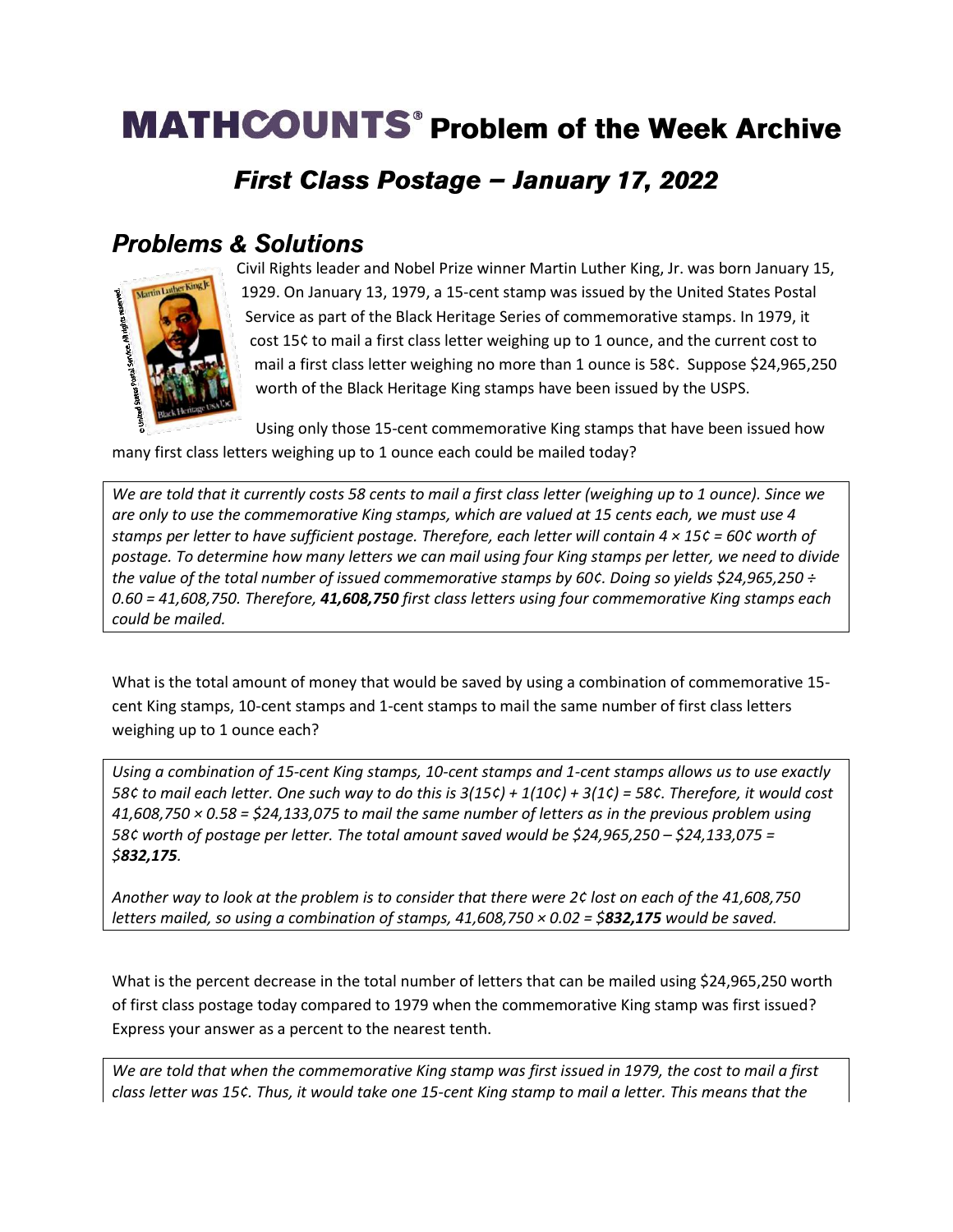*\$24,965,250 worth of commemorative stamps issued would mail a total of \$24,965,250 ÷ 0.15 = 166,435,000 letters. It costs 58¢ to mail a first class letter today, so that same \$24,965,250 would be enough to mail \$24,965,250 ÷ 0.58 = 43,043,534.482759 ≈ 43,043,534 letters. The difference in the total number of letters is 166,435,000 – 43,043,534 = 123,391,466. The percent decrease is therefore 123,391,466 ÷ 166,435,000 = 0.7413793132 ≈ 74.1%.*